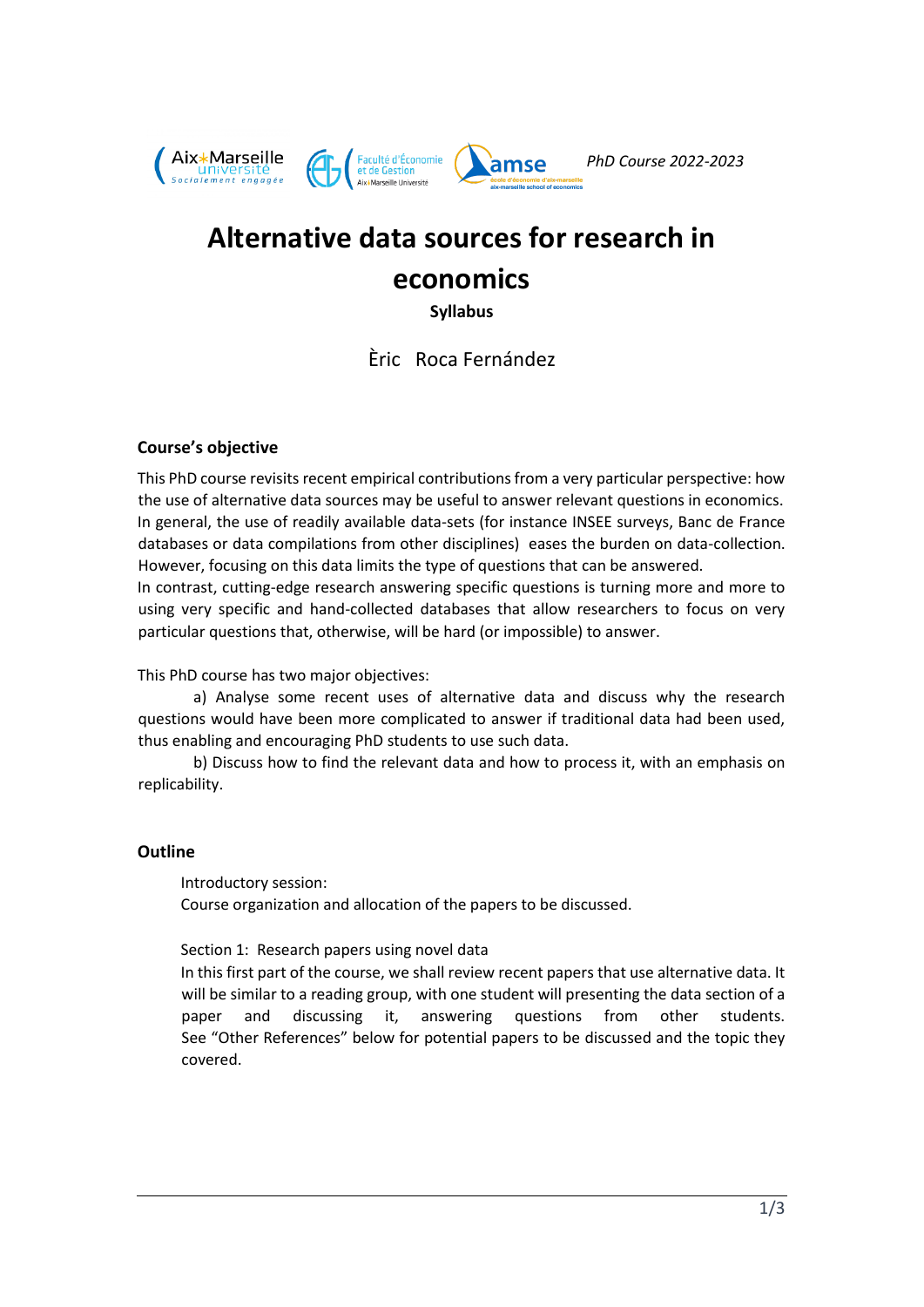

## Section 2: Finding data online

Different possibilities to find data online, download it and format it. Focus on documenting the process (e.g. using Python) to facilitate replicability. Examples of data sources:

APIs: Commuting time between cities using the Google Maps API. Open databases: ex: SPARQL to retrieve information from Wikipedia. Web-scraping: ex: automating the download of information.

## **Course materials**

During the first part of the course, we will read different research articles, available online. For the second part, the relevant materials will be available on Ametice.

## **Grading**

Students will be graded on the basis of their discussion of the papers (1*/*3 of the final grade) and on a project (2*/*3 of the final grade).

The project consists in replicating the data-gathering process and basic results of a research paper. The evaluation will consider the efficiency with which the data is retrieved and processed.

# **Additional information**

Although it is not a formal requisite, students should be familiar with the Python programming language.

# **Other references**

Labour economics:

Arnaud Cheron, Bruno Decreuse, Matching with Phantoms, The Review of Economic Studies, Volume 84, Issue 3, July 2017, Pages 1041–1070.

#### Gender economics:

Alberto Alesina, Paola Giuliano, Nathan Nunn, On the Origins of Gender Roles: Women and the Plough , The Quarterly Journal of Economics, Volume 128, Issue 2, May 2013, Pages 469–530.

#### Comparative development:

Ashraf, Quamrul, and Oded Galor. 2013. "The 'Out of Africa' Hypothesis, Human Genetic Diversity, and Comparative Economic Development." American Economic Review, 103 (1): 1-46.